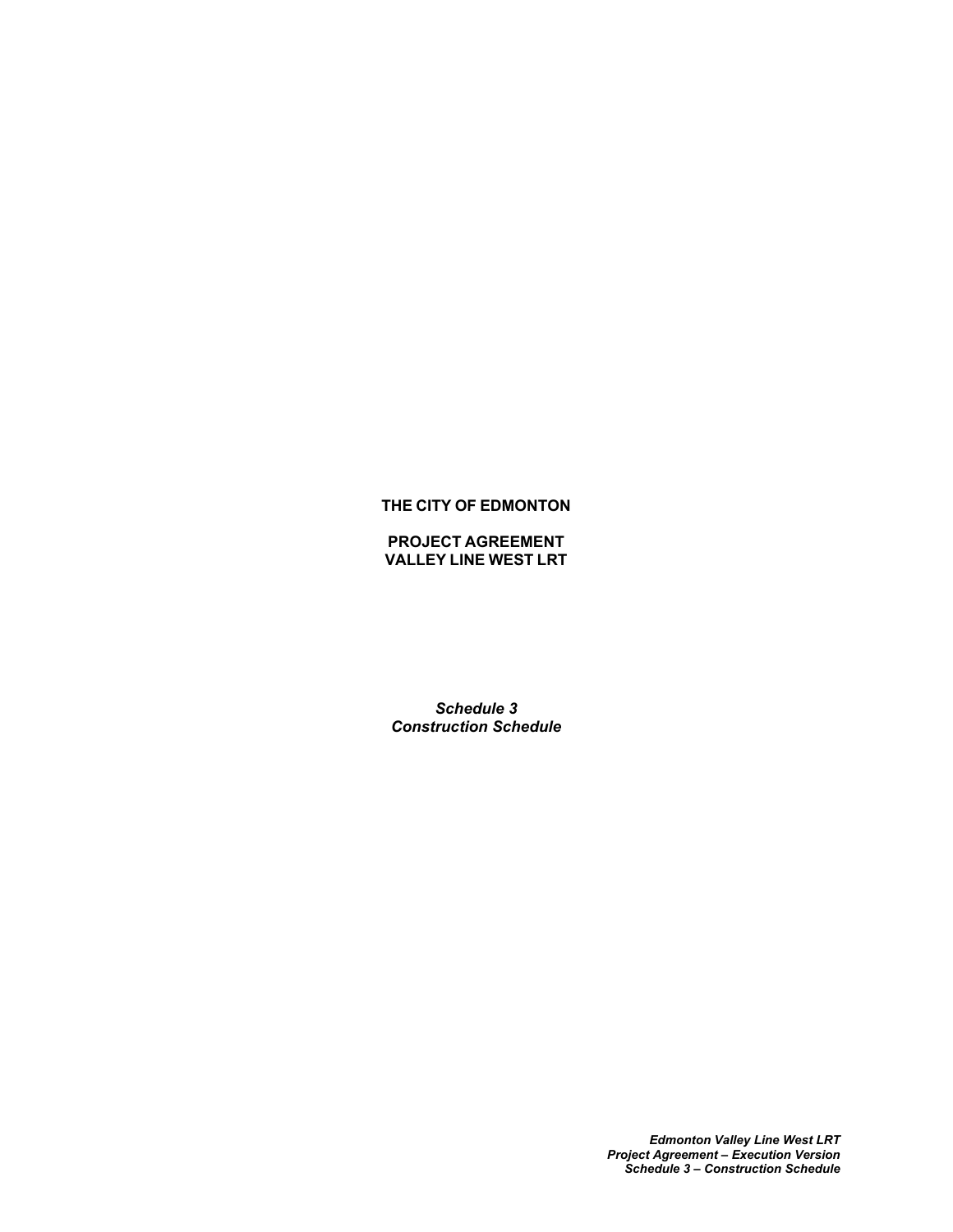# **TABLE OF CONTENTS**

| 1.             |  |  |  |
|----------------|--|--|--|
| 2.             |  |  |  |
| 3.             |  |  |  |
| 4.             |  |  |  |
| 5.             |  |  |  |
| 6.             |  |  |  |
| 7.             |  |  |  |
| 8 <sub>1</sub> |  |  |  |
| 9.             |  |  |  |
| 10.            |  |  |  |
| 11.            |  |  |  |
|                |  |  |  |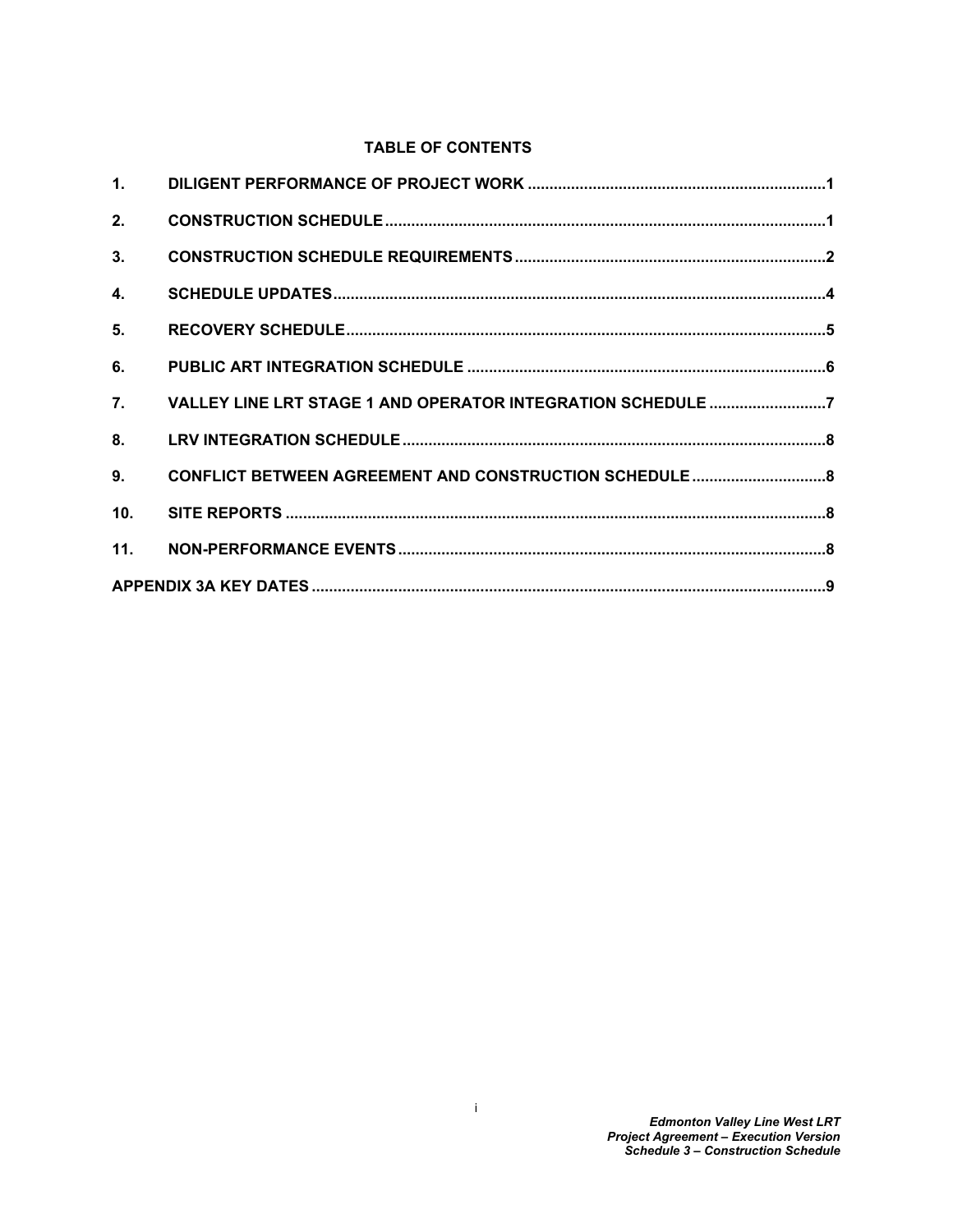#### **SCHEDULE 3**

#### **CONSTRUCTION SCHEDULE**

#### <span id="page-2-0"></span>**1. DILIGENT PERFORMANCE OF PROJECT WORK**

Project Co shall:

- (a) commence the Project Work promptly following the Effective Date;
- (b) pursue the Project Work diligently so as to achieve each of the Key Dates listed in [Appendix](#page-10-0)  [3A](#page-10-0) *[Key Dates]* of this Schedule, at or before the time specified therefor, as such time may be modified from time to time in accordance with the terms of this Agreement; and
- (c) perform the Project Work in material conformity with the Construction Schedule, as it may be amended from time to time in accordance with this Agreement.

#### <span id="page-2-1"></span>**2. CONSTRUCTION SCHEDULE**

- 2.1 Project Co shall prepare and submit to the City:
	- (a) a preliminary construction schedule (the "**Preliminary Construction Schedule**") within 90 calendar days after the Effective Date, or at an alternate date accepted by the City in the Submittal Schedule and Register. This Preliminary Construction Schedule shall generally align to the draft Preliminary Construction Schedule attached at Schedule 23 *[Extracts from Proposal]* to the City's satisfaction, and comply with Section [3.1](#page-3-1) of this Schedule, except that it is to be fully detailed for the first 270 calendar days after the Effective Date and may be detailed to Level 2 on the Work Breakdown Structure for all remaining work so long as all activities on any critical or near critical path are clearly identified; and
	- (b) a comprehensive construction schedule (the "**Baseline Construction Schedule**") within 180 calendar days after the Effective Date, or at an alternate date accepted by the City in the Submittal Schedule and Register, based on the accepted Preliminary Construction Schedule and detailing all Design and Construction activities scheduled to occur until the end of the Construction Period. Project Co shall revise and resubmit to the City the Baseline Construction Schedule as required in order to achieve an 'Accepted' endorsement within 270 calendar days from the Effective Date. Once the Baseline Construction Schedule has been Accepted, such Baseline Construction Schedule shall replace the Preliminary Construction Schedule, becoming the new baseline to which all future progress, status, changes, variations, delays, accelerations and recoveries will be reported and measured against.
- 2.2 For the purpose of this Agreement, a reference to the "Construction Schedule" shall mean the draft Construction Schedule attached at Schedule 23 *[Extracts from Proposal]* until the Preliminary Construction Schedule, or subsequently, the Baseline Construction Schedule, or subsequently, a Recovery Schedule, has been submitted by Project Co and accepted, or deemed accepted, by the City.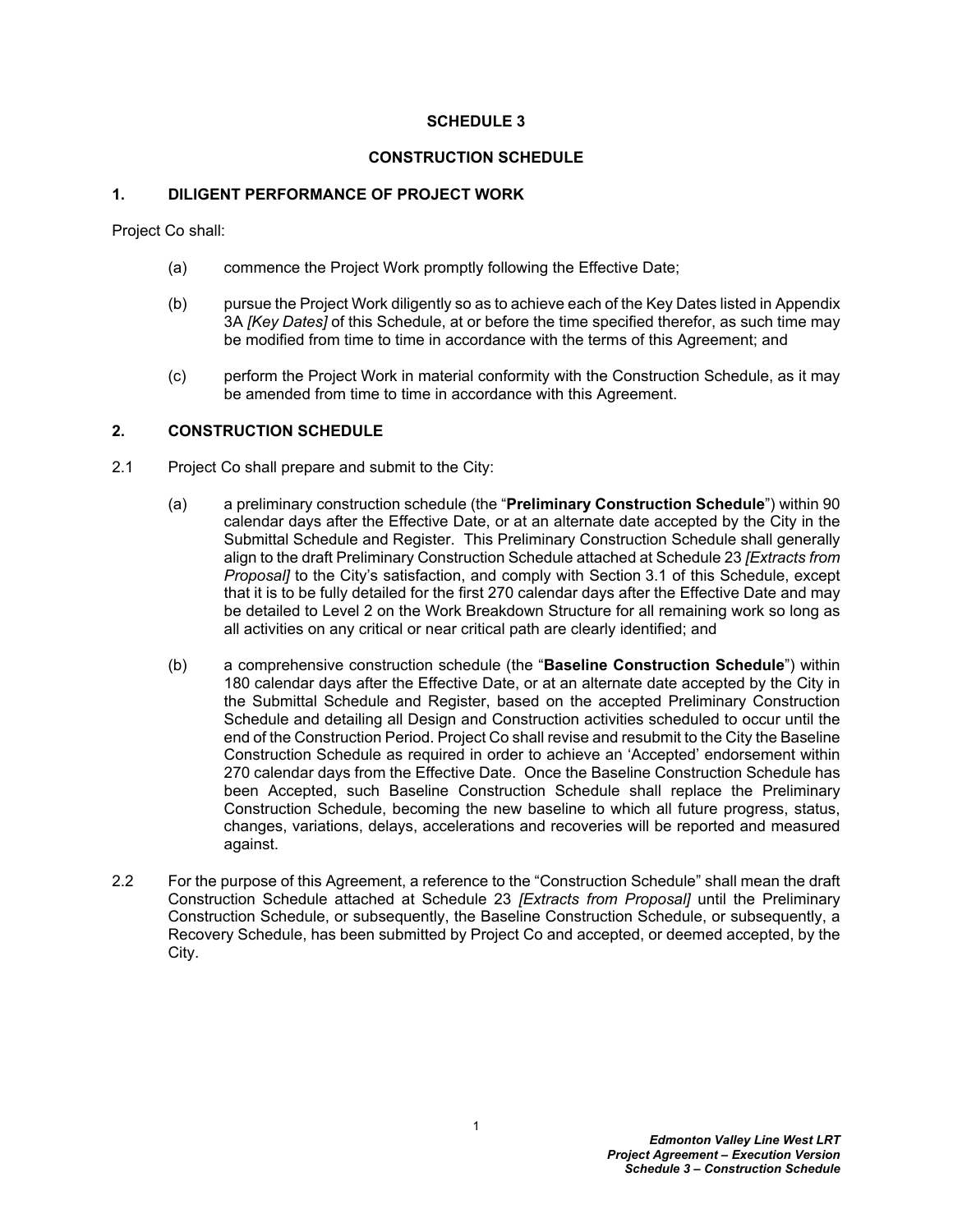#### <span id="page-3-0"></span>**3. CONSTRUCTION SCHEDULE REQUIREMENTS**

- <span id="page-3-1"></span>3.1 The Preliminary Construction Schedule, the Baseline Construction Schedule and each Recovery Schedule shall:
	- (a) be in accordance with Good Industry Practice and consistent with:
		- (i) the Project Management Body of Knowledge (PMBOK Guide) then current edition from the Project Management Institute;
		- (ii) the Practice Standard for Scheduling then current edition from the Project Management Institute; and
		- (iii) the American Association of Cost Engineering (AACE) International Recommended Practices – then current edition;
	- (b) be resource loaded and resource levelled (at a minimum, to list the planned and actual to date man-hours and equipment hours associated with each of the activities comprising the schedule);
	- (c) be of sufficient detail to successfully manage and control a project of the same nature, size and complexity of the Project, and at least be detailed to the extent of a Level 4 schedule according to AACE standards;
	- (d) detail how Project Co will satisfy the Project Requirements;
	- (e) be structured following the Work Breakdown Structure where all activities roll-up to the Work Breakdown Structure at Level 2 as defined in Appendix 4D *[Work Breakdown Structure]* to Schedule 4 *[Design and Construction Protocols]*;
	- (f) be in sufficient detail and to the level that Project Co uses to resource its week to week activities, unless otherwise agreed by the City;
	- (g) be prepared using Primavera P6 scheduling software acceptable to the City and submitted to the City in its native file format*.* This native file shall be the same primary file used by Project Co to plan and control the work on an on-going basis and shall include as a minimum the following:
		- (i) duration: original, remaining, actual;
		- (ii) activity early start and finish dates current and most recent baseline schedule;
		- (iii) activity late start and finish dates current and most recent baseline schedule;
		- (iv) total float time and free float time;
		- (v) resource loading with man-hours, materials and equipment by activity;
		- (vi) identification of long lead items;
		- (vii) identification of milestone activities; and
		- (viii) all logic and precedence relationships;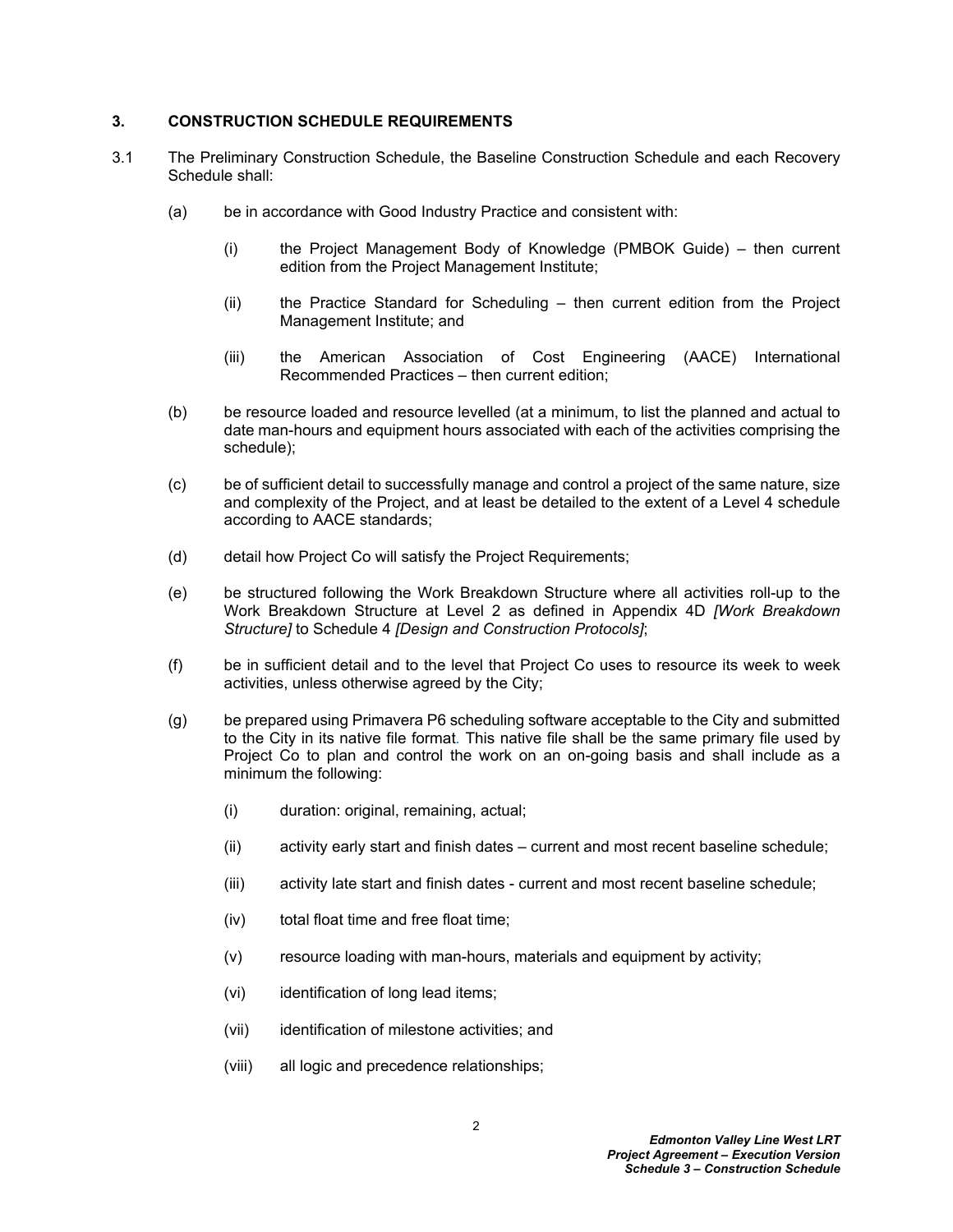- (h) include a portable document format (PDF) version of the schedule that:
	- $(i)$  is legible when printed on 11x17 paper;
	- (ii) contains the following columns, as a minimum:
		- (A) task ID;
		- (B) task name;
		- (C) task duration;
		- (D) task start date;
		- (E) task finish date;
		- (F) task predecessors;
		- (G) task successors;
		- (H) total float; and
		- (I) horizontal bars showing the actual progress over time versus the baseline;
- (i) include unique activity identifiers for all scheduled activities;
- (j) include all Key Dates;
- (k) include all events for which a specified timeframe or deadline is identified in this Agreement, whether or not described as a "milestone" or Key Date;
- (l) identify all temporal restrictions on construction identified in this Agreement, including those identified in Schedule 10 *[Environmental Performance Requirements]*;
- (m) identify the critical path and near critical paths with less than 30 calendar days total Float along with the Float associated with each;
- (n) include any City activity that has an expressly stated timeline under this Agreement;
- (o) have a separate section for each of the following schedules, integrated into the Construction Schedule (and each such schedule shall also be provided in a separate PDF from the Construction Schedule):
	- (i) the Preliminary Public Art Integration Schedule and, as applicable, the Public Art Integration Schedule for each Public Art opportunity, prepared in accordance with Section [6](#page-7-0) *[Public Art Integration Schedule]* of this Schedule;
	- (ii) Valley Line LRT Stage 1 and Operator Integration Schedule, prepared in accordance with Section [7](#page-8-0) *[Valley Line LRT Stage 1 and Operator Integration Schedule]* of this Schedule; and
	- (iii) LRV Integration Schedule prepared in accordance with Section [8](#page-9-0) *[LRV Integration Schedule]* of this Schedule.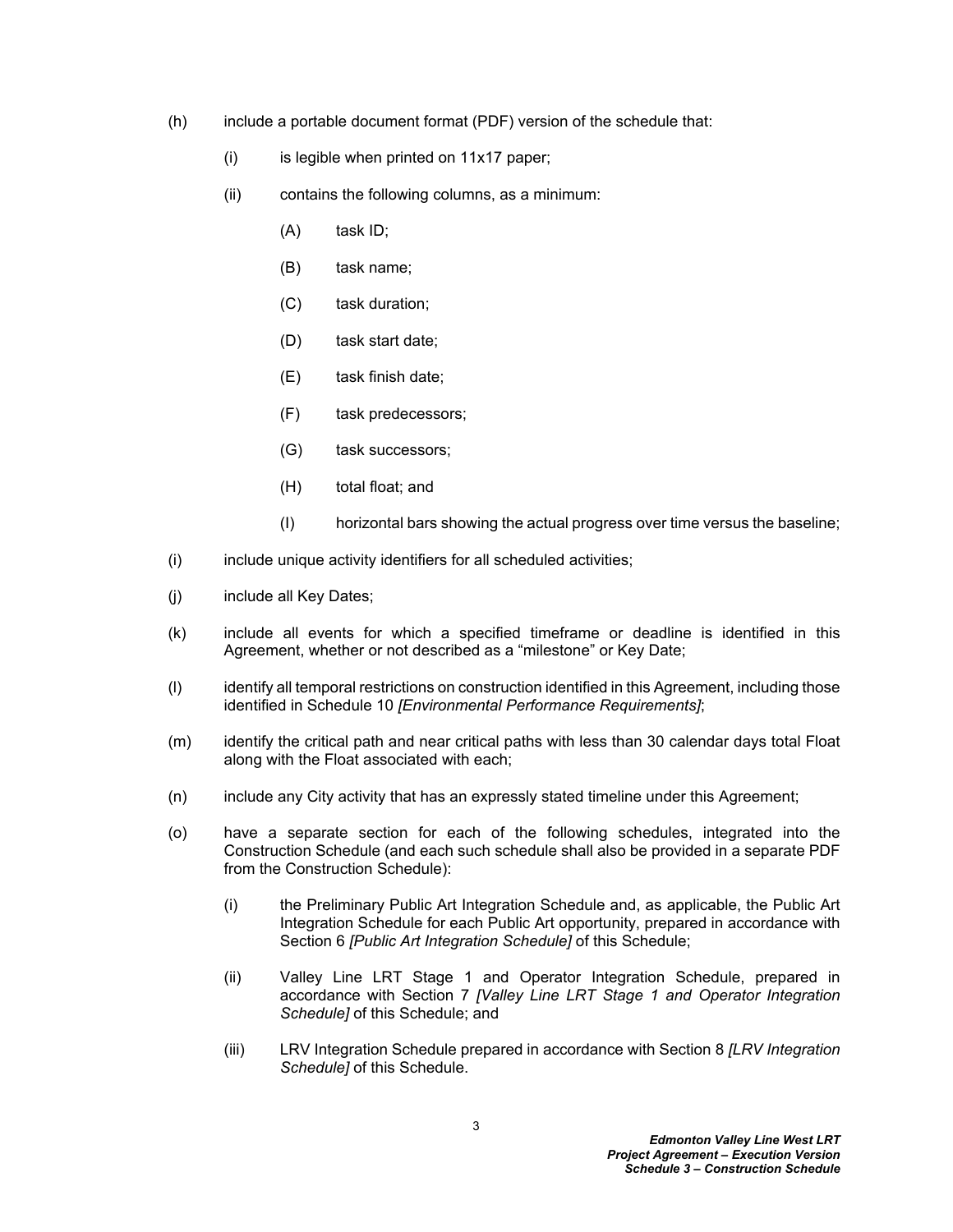- (p) include all Utility Work once known, and coordination tasks with Public Utility Companies and Pipeline Companies, with each item including at least one predecessor and one successor task;
- (q) include all Other Works, City Works and other relevant activities once known, with each item including at least one predecessor and one successor task;
- (r) include the relevant dates with respect to the acquisition of any Additional Lands;
- (s) include details for the design, investigation, construction, testing, commissioning and related activities with respect to all Design and Construction activities to be carried out by Project Co during the Construction Period;
- (t) not extend a Key Date, including the Long Stop Date, except to reflect any extension of such date(s) agreed or otherwise determined in accordance with this Agreement;
- (u) provide for the Project Work to be commenced and pursued diligently in accordance with Section [1](#page-2-0) *[Diligent Performance of Project Work]* of this Schedule, such that Project Co shall achieve all Key Dates;
- (v) include a single page view of the schedule with the Project track alignment on the horizontal axis, time on the vertical axis and progress of all key work activities over time on this grid (a "**Location-Time Chart**");
- (w) clearly show each material scope element making up each Work Package;
- <span id="page-5-1"></span>(x) include a narrative document explaining the schedule basis and work methodology to be followed by Project Co ("**Schedule Basis**"); and
- <span id="page-5-2"></span>(y) include an implementation plan that further details the Schedule Basis, which will include, as a minimum, a strategy for how the Project Work is going to be constructed, a breakdown of the Design and Construction activities into Work Packages, a description of each, including a listing of the major tasks along with the associated scheduled durations and completion dates in compliance with applicable Key Dates and other milestones. For each Work Package, Project Co shall include the estimated productivity, and direct manual workhours and equipment hours required to complete the work for each activity. The implementation plan will also include the total estimated staffing and the total estimated work-hours grouped by month and a curve, such as an S-Curve, showing cumulative percent complete by month for both earned work manual hours and planned manual work hours.
- 3.2 The schedule calculation mode used within the scheduling software shall be "retained logic", unless otherwise agreed by the City.

## <span id="page-5-0"></span>**4. SCHEDULE UPDATES**

4.1 Once the Baseline Construction Schedule has been submitted, Project Co shall provide to the City, for information only, updates on the Construction Schedule on a monthly basis, by the 10<sup>th</sup> day of each month (each, a "**Schedule Update**"), together with a copy of the complete Construction Schedule in its native P6 format. Each Schedule Update shall comply with the requirements of Section [3](#page-3-0) *[Construction Schedule Requirements]* of this Schedule, with the exception of Sections [3.1\(x\)](#page-5-1) and [3.1\(y\)](#page-5-2) which do not need to be included in the Schedule Updates. Each Schedule Update shall provide details of the performance of all Design and Construction activities performed and to be performed throughout the Construction Period.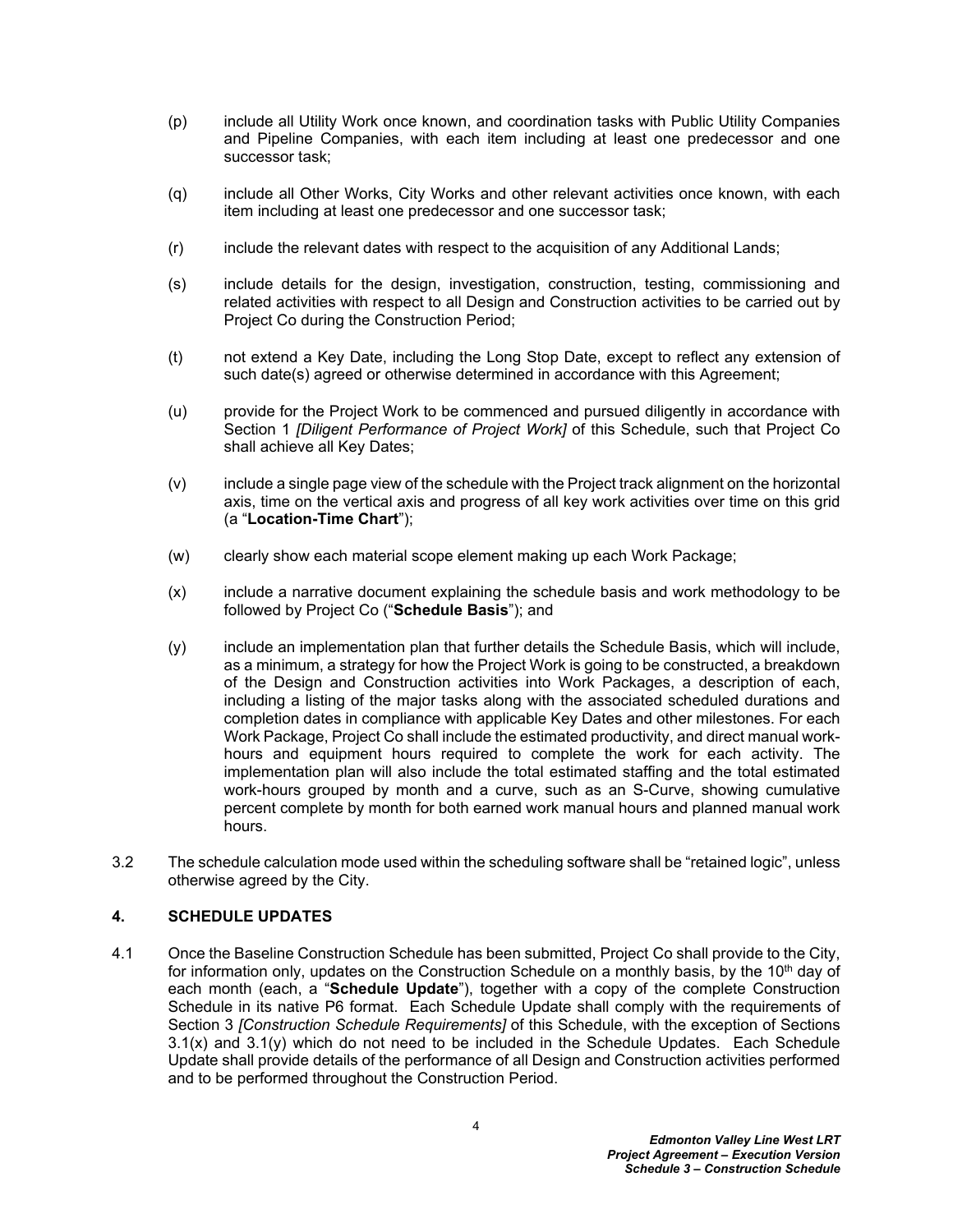- 4.2 Each Schedule Update shall include a Construction Schedule gantt chart comparing actual progress and projections to planned progress on each activity on the Construction Schedule.
- 4.3 Each Schedule Update shall include a complete summary of Key Dates, start and end date for each Work Package and progress to date, including an update to the S-curve actual progress graphically showing planned process and actual progress. Each Schedule Update shall include an up-to-date Location-Time Chart, at least every 6 months.
- 4.4 No Schedule Update shall amend or replace any information contained in the Accepted Construction Schedule. For greater certainty, the City shall not be deemed to have Accepted any changes to the Construction Schedule logic, relationships, durations, calendars, Key Dates or any other information, timeline or deadline which are reflected in a Schedule Update even if the Schedule Update has been deemed Accepted or endorsed as Accepted by the City.
- 4.5 Each Schedule Update shall also clearly identify all deviations (positive or negative) from the Construction Schedule, and include a narrative explanation of the cause(s) of each such deviation with particular reference to reasons behind any changes to the critical path.

### <span id="page-6-0"></span>**5. RECOVERY SCHEDULE**

- 5.1 If:
	- (a) Project Co fails to take appropriate action to recover from delays that in the opinion of the City put Key Dates in the Construction Schedule at risk; or
	- (b) Project Co's revised implementation strategy or forecast dates for future activities or staging has changed to the extent that it is no longer practical to compare a Schedule Update against the current Construction Schedule,

Project Co shall prepare and submit to the City within 60 calendar days of a written request by the City, or within an alternate time as otherwise agreed by the City in writing, a variation to the Construction Schedule (a "**Recovery Schedule**"), which details Project Co's proposed alternate methods of performing the Project Work in order to address and mitigate any actual or projected delay or increased risk of not achieving Key Dates.

- 5.2 The Recovery Schedule shall:
	- (a) comply with the requirements of Section [3](#page-3-0) *[Construction Schedule Requirements]* of this Schedule;
	- (b) include a written recovery statement describing the variances and the actions, including acceleration measures, planned by Project Co to mitigate any variances within the shortest reasonable time;
	- (c) include a summary of, and justification for, all proposed changes to Construction Schedule logic and activity durations that Project Co anticipates will be necessary to mitigate any delays. Such proposed changes shall only be included in a Recovery Schedule if the changes reflect a justifiable change in approach by Project Co to the performance of the Project Work; and
	- (d) demonstrate how Project Co has co-ordinated with and minimized impacts on Other Contractors that may be affected by any variances and mitigation measures when developing and executing a Recovery Schedule.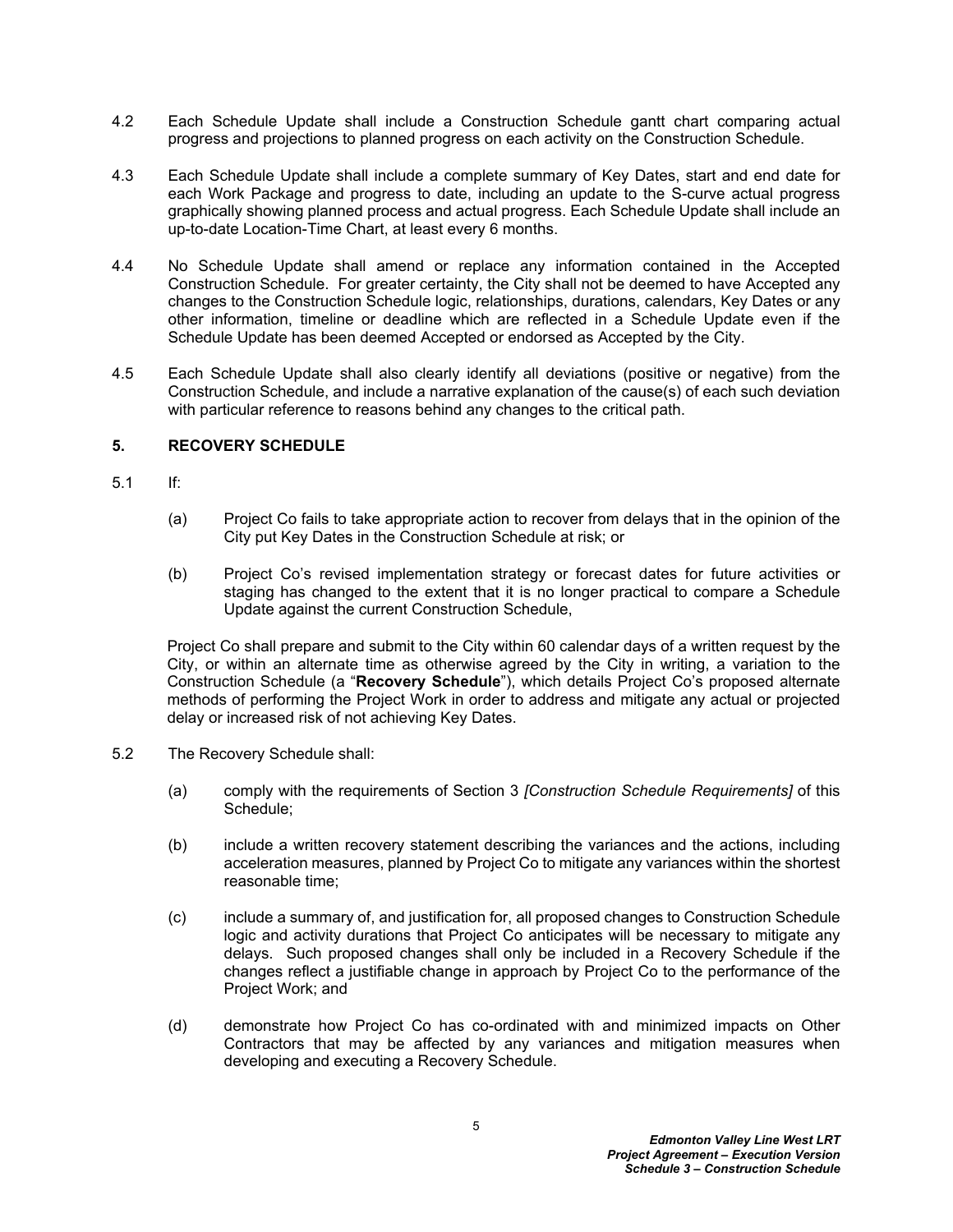- 5.3 Project Co shall revise and resubmit to the City the Recovery Schedule as required to establish an accepted Recovery Schedule within 60 calendar days of the first submission of that Recovery Schedule.
- 5.4 A Recovery Schedule that is endorsed 'Accepted' by the City amends the Construction Schedule as provided in that Recovery Schedule, but does not amend any Key Dates unless agreed to by the City in accordance with this Agreement.

### <span id="page-7-0"></span>**6. PUBLIC ART INTEGRATION SCHEDULE**

- 6.1 The preliminary public art integration schedule (the "**Preliminary Public Art Integration**  Schedule<sup>"</sup>) submitted with the Preliminary Construction Schedule shall set out a detailed art installation window or delivery window (earliest start date and date by which installation or delivery work must be completed in order to avoid impacting the critical path for the Construction) for each Public Art opportunity.
- 6.2 Where a Draft Public Art Call includes more than one Public Art opportunity for a site, Project Co shall provide a separate art installation or delivery window for each such Public Art opportunity within the Preliminary Public Art Integration Schedule, and shall provide such updated Preliminary Public Art Integration Schedule as part of the next Schedule Update.
- 6.3 Each Public Art art installation or delivery window shall provide the widest possible opportunity for installation or delivery of the applicable work of Public Art, provided that under no circumstances shall any Public Art art installation or delivery window:
	- (a) commence earlier than the applicable date specified in Section 2-7 *[Public Art]* of Schedule 5 *[D&C Performance Requirements]*; or
	- (b) be shorter than the applicable period described in Section 2-7 *[Public Art]* of Schedule 5 *[D&C Performance Requirements]*.
- 6.4 The Preliminary Public Art Integration Schedule shall identify a Public Art Lead within Project Co who is responsible to work with the City and the Edmonton Arts Council on the integration of Public Art within the Project.
- 6.5 Within 30 calendar days following the submission of the Preliminary Public Art Integration Schedule, the identified Public Art Lead shall attend a meeting with the City and the Edmonton Arts Council to review the Preliminary Public Art Integration Schedule and the overall scope of the Public Art plan. Additional meetings between the Public Art Lead, the City, and the Edmonton Arts Council will follow as required in order to outline roles and responsibilities and processes for the incorporation of Public Art.
- <span id="page-7-1"></span>6.6 Project Co shall prepare and submit to the City within 30 calendar days after receipt of the applicable Public Art concept design from the City in accordance with Section 2-7 *[Public Art]* of Schedule 5 *[D&C Performance Requirements]* a comprehensive public art integration schedule (each, a "**Public Art Integration Schedule**") for each such Public Art opportunity. Each Public Art Integration Schedule shall:
	- (a) clearly identify the art installation or delivery window for the applicable Public Art opportunity;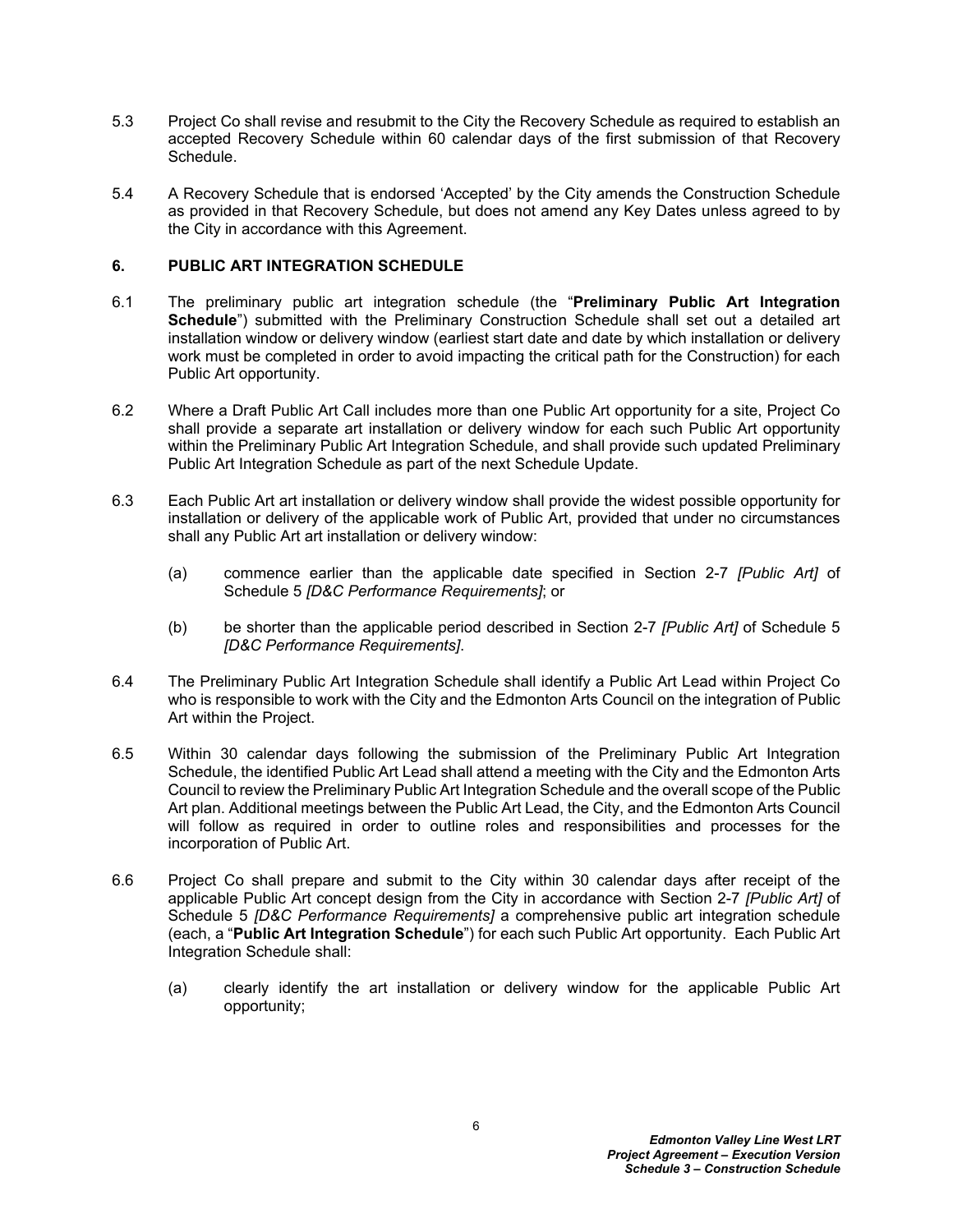- (b) include a narrative statement specifying all information reasonably required by Project Co to permit the full and proper integration of the applicable work of Public Art into the applicable component of the Infrastructure, including:
	- (i) design information;
	- (ii) structural loading requirements;
	- (iii) installation requirements, erection plans and connection details; and
	- (iv) details of required Utility connections and other services,

along with the latest date(s) by which each piece of information is reasonably required in order to avoid impacting the critical path for the Construction, provided such date(s) shall not be less than 15 calendar days after the date on which the applicable Public Art Integration Schedule is submitted;

- (c) not advance the start and end date of the applicable Public Art art installation or delivery window to a date that is earlier than that set out in the Preliminary Public Art Integration Schedule for the applicable work of Public Art; and
- (d) not defer the start and end date of the applicable Public Art art installation or delivery window by more than 360 calendar days from that set out in the Preliminary Public Art Integration Schedule for the applicable work of Public Art, except to reflect any extension of any such dates agreed or determined in accordance with this Agreement.
- 6.7 Project Co shall not materially:
	- (a) add to the information requested pursuant to Section [6.6](#page-7-1) of this Schedule; or
	- (b) alter any of the dates specified in an accepted Public Art Integration Schedule, without the prior acceptance of the City, which acceptance may be granted or withheld in the City's discretion.

## <span id="page-8-0"></span>**7. VALLEY LINE LRT STAGE 1 AND OPERATOR INTEGRATION SCHEDULE**

- <span id="page-8-1"></span>7.1 The Construction Schedule shall include a section dedicated to summarizing all interface milestones that impact Valley Line LRT Stage 1 or are required to successfully complete the interface between and the integration of Valley Line LRT Stage 1 and the Project. Each milestone is to have at least one work activity in the Construction Schedule as a predecessor that correctly drives when each milestone will be met. The Schedule Basis shall detail how Project Co will manage each interface milestone so as to ensure timelines are adhered to and to minimize the impact on Valley Line LRT Stage 1.
- <span id="page-8-2"></span>7.2 The Construction Schedule shall include a section dedicated to summarizing all interface milestones required to successfully coordinate, without delay, between the work performed by the Operator and the work performed by Project Co. Each milestone is to have at least one work activity in the Construction Schedule as a predecessor that drives when this milestone will be met. The Schedule Basis shall detail how Project Co will manage each interface milestone so as to ensure timelines are adhered to.
- 7.3 The two dedicated sections described in Section [7.1](#page-8-1) and Section [7.2](#page-8-2) of this Schedule are, collectively, the "**Valley Line LRT Stage 1 and Operator Integration Schedule**".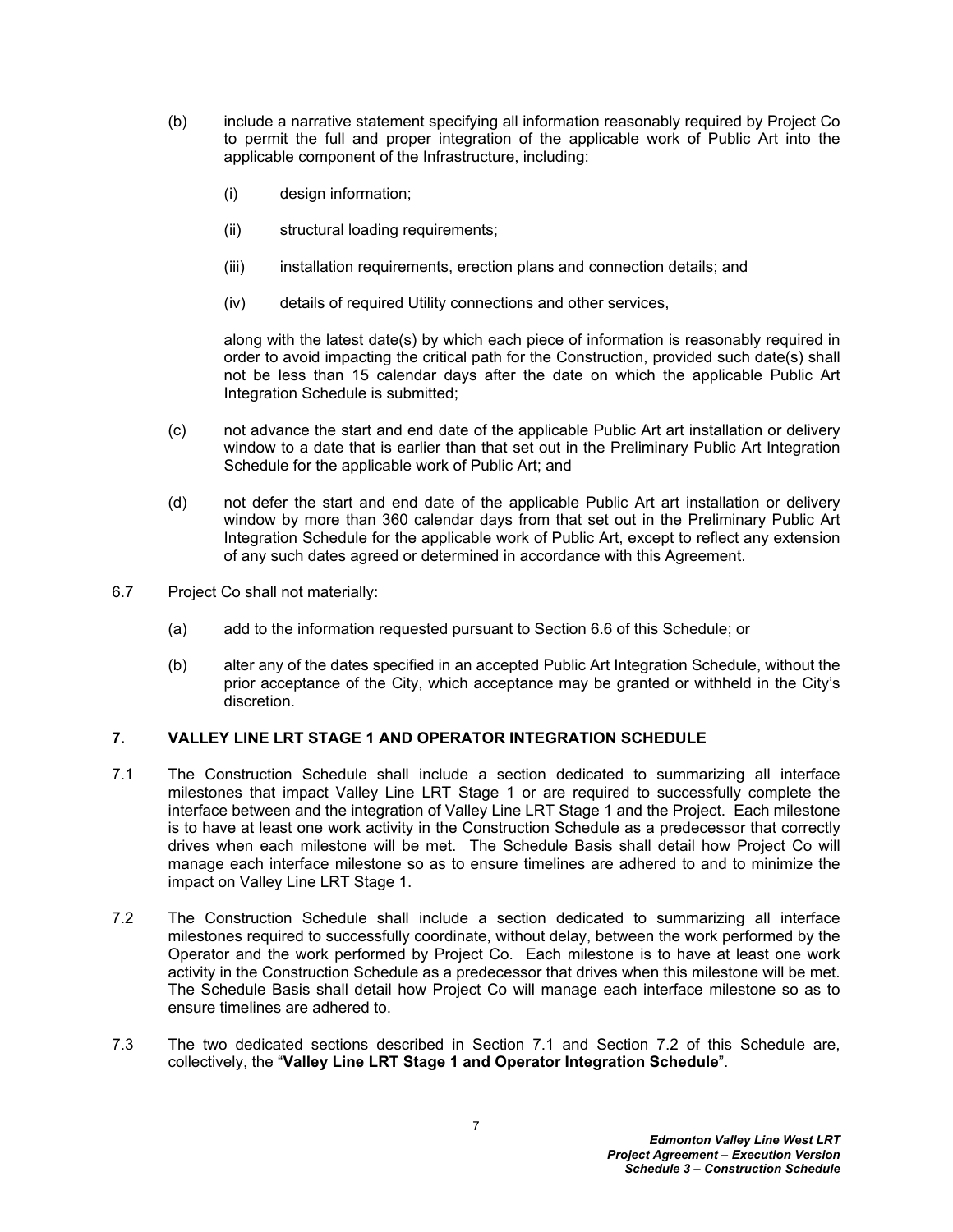7.4 Project Co shall include in the Schedule Basis, and shall arrange for, the coordination with both TransEd Partners and the Operator on a monthly basis with respect to each work activity that relates to an interface milestone. Project Co shall include the results of this coordination in each Schedule Update.

### <span id="page-9-0"></span>**8. LRV INTEGRATION SCHEDULE**

- 8.1 The Construction Schedule shall include a section dedicated to detailing the LRV integration points (the "**LRV Integration Schedule**"), which shall:
	- (a) show how Project Co's work interfaces with Stage 2 LRV design in order to meet all Key Dates; and
	- (b) show all logic interrelationships and durations for each activity leading to or following from an interface point with:
		- (i) the Stage 2 LRV design and delivery;
		- (ii) the commissioning of the Stage 2 LRVs and the Gerry Wright OMF Building B; and
		- (iii) the integrated testing of the Infrastructure.

### <span id="page-9-1"></span>**9. CONFLICT BETWEEN AGREEMENT AND CONSTRUCTION SCHEDULE**

9.1 In the event of any conflict between a timeframe or deadline specified in this Agreement (as modified from time to time in accordance with its terms) and the Construction Schedule, the timeframe or deadline specified in this Agreement (as modified from time to time in accordance with its terms) shall, unless otherwise expressly agreed by the City, in its discretion, prevail.

#### <span id="page-9-2"></span>**10. SITE REPORTS**

- 10.1 Project Co shall keep accurate daily records of material construction site progress and resource information that demonstrates alignment with or variance from the resourcing assumptions in the Construction Schedule, as well as information related to downtime and weather, and any other relevant information and all material daily circumstances encountered on every work site where Project Work activities occur (the "**Site Reports**").
	- (a) Project Co shall submit to the City 60 days after Effective Date the proposed format and content headings for the Site Reports.
	- (b) Each Site Report shall be in the accepted format and include all information reasonably requested by the City.
	- (c) Project Co shall summarize all Site Report information into a Microsoft Excel spreadsheet that allows for efficient graphical representation and comparison between the monthly planned versus actual resources. Project Co shall submit this spreadsheet (in .xml format) to the City by the  $10<sup>th</sup>$  day of each month, along with complete copies of all Site Reports from the previous month.

## <span id="page-9-3"></span>**11. NON-PERFORMANCE EVENTS**

11.1 Failure by Project Co to comply with the obligations set forth in this Schedule may constitute Non-Performance Events and may result in adjustments to the Payments, as more particularly provided in Schedule 16 *[Payment Mechanism]*.